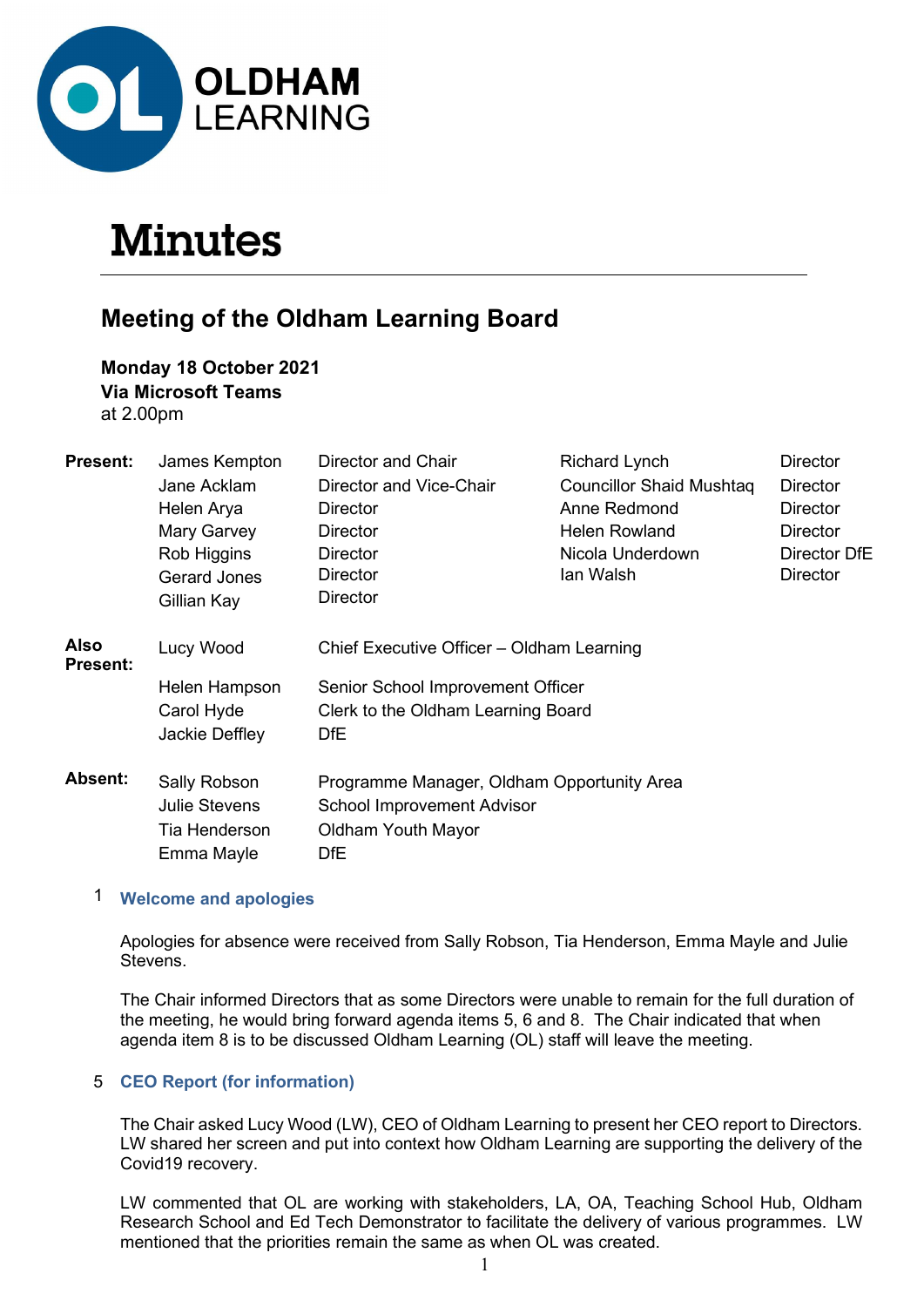

A copy of the Outcome Framework supporting disadvantaged pupils had been circulated prior to the meeting as reference to this item.

LW confirmed that OL is supporting all LA maintained schools and that the Outcome Framework variable quality of schooling is lower than where OL wants it to be. LW took directors through the way OL is working and the changes that need to be made to move forward.

#### **Outcomes**

LW informed Directors that the OL Newsletter is being reworked with the support of Learn Sheffield and LW explained that the newsletter will be placed on the OL website instead of being sent via email to Headteachers/Principals. LW clarified the current OL staffing structure to Directors.

LW outlined the Primary Offer which included the SIP programme and confirmed that School Improvement Partner (SIP) visits will continue, and this has been driven by schools.

OL is working on a digital audit tool which works as a dashboard picture and shows where schools need support. LW explained further that OL want to broker school to school support when working well using the communication channel in districts and with Headteachers supporting those in their district.

LW mentioned that the Secondary Schools have established existing networks, and these are continuing to meet on a regular basis across a variety of subjects e.g., MFL, Science, English, History, Geography etc. OL is also developing those individuals who are the Leads in each of the subjects in their subject knowledge.

LW commented that there is a digital offer/space provided to schools, a space where they can see everything in one place. This will enable the digital space to share quality assured resources across all schools.

A Director asked what support is there for secondary schools. LW stated as already mentioned the subject networks are well established and further support has been provided for the Year 7 teachers supporting Phonics.

A Director asked how accurate the data will be when collated. LW stated that this commenced with primary schools and then taken to Headteachers for their comment/feedback. LW mentioned that OL will not ask for predictive data. Secondary Headteachers will be consulted at the OASHP meeting on 11 November 2021 which LW will be attending.

RESOLVED: that the information be received and noted.

ACTION: CEO

#### 6 Budget Report

The Chair requested that the Budget Report be withdrawn and returned to Directors by half term.

A Director asked about the MA in T&L being completed by some teacher and the NPQ offer which is free. A discussion took place regarding which would be the best training to attend.

ACTION: CEO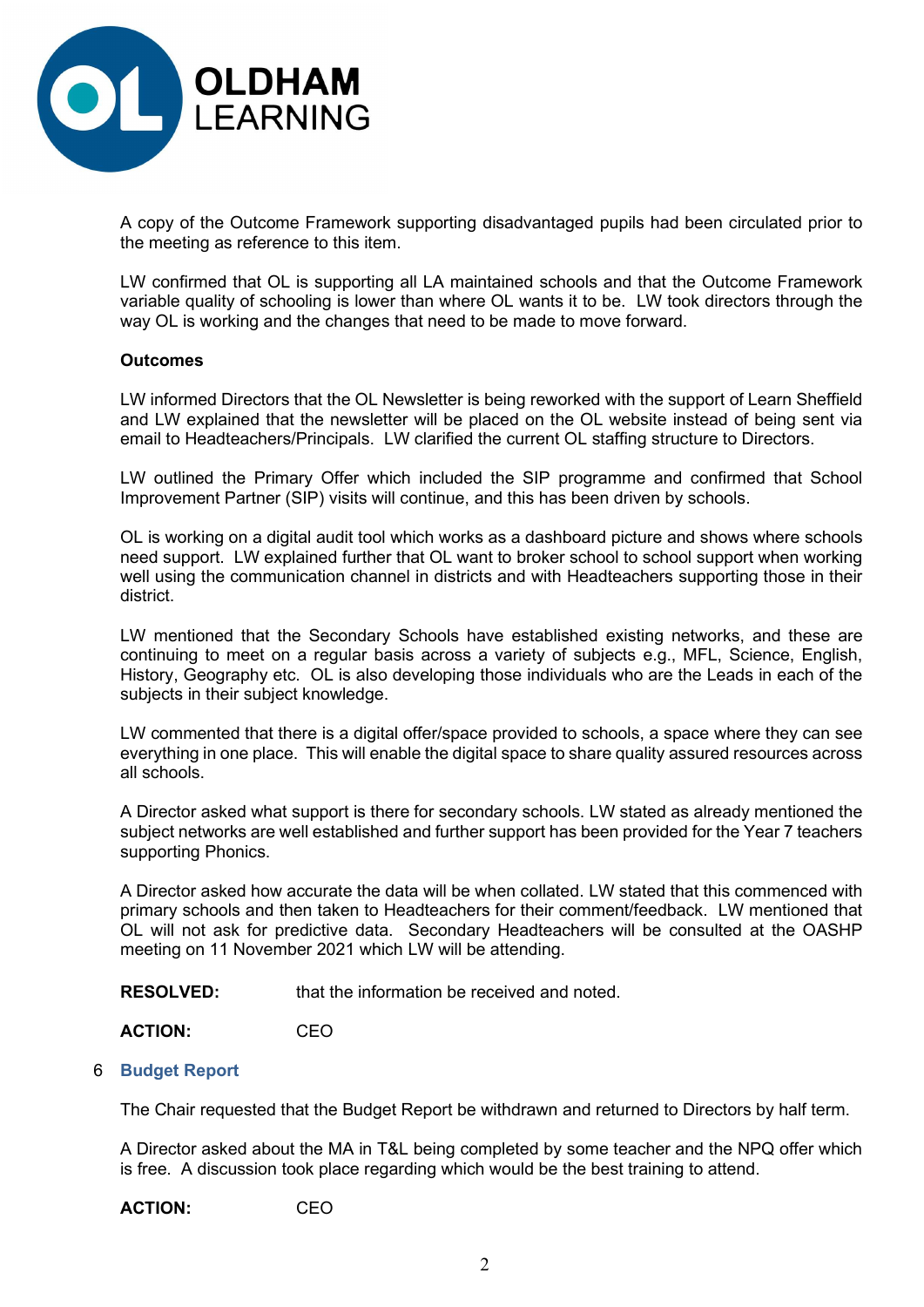

(Oldham Learning Staff left the meeting at this point.)

# 8 Confidential Item – OL Staffing

 This item was deemed to be confidential and would not be included in the papers or documents to be made available for public inspection.

(Oldham Learning staff rejoined to the meeting).

#### 2 Declaration of Business, Pecuniary or Personal Interests

2.1 Board Members were asked to complete and sign the documents for the register declaring any business, pecuniary and personal interests relating to companies (goods and services) or personal relationships with pupils, volunteers and members of staff associated with the school where a matter may be discussed at the meeting.

Directors were asked to complete the Declaration of Business, Pecuniary or Personal Interest form by Friday 29 October 2021 and return it to: info@oldhamlearning.co.uk

- ACTION: All Directors
- 2.2 Minutes

**RESOLVED:** that the minutes of the meetings held on:

- i. 8 June 2021
- ii. 1 July 2021

be approved as a correct record and signed by the Chair subject to the amendment at 4.1.

#### 3 Agree Any Other Urgent Business

There were no items of other urgent business to discuss.

#### 4 Matters Arising from the Minutes

 There were no matters arising from the minutes of the previous meeting that were not covered elsewhere on the agenda.

4.1 Minutes 1 July 2021

 Arising from minute 6 (Budget Report), The figure should have read 80.76% of the budget has been paid out.

 4.2 Arising from minute 6 (Budget Report), a Director sought clarification on funding for the Disadvantaged Children project as this had caused anxiety for those involved. The Director further commented that he had been informed that this had not gone through due process and been approved by the OL Board. LW responded saying the Project is going ahead and that there must be equity of access to all schools, and ensuring the same access to funding.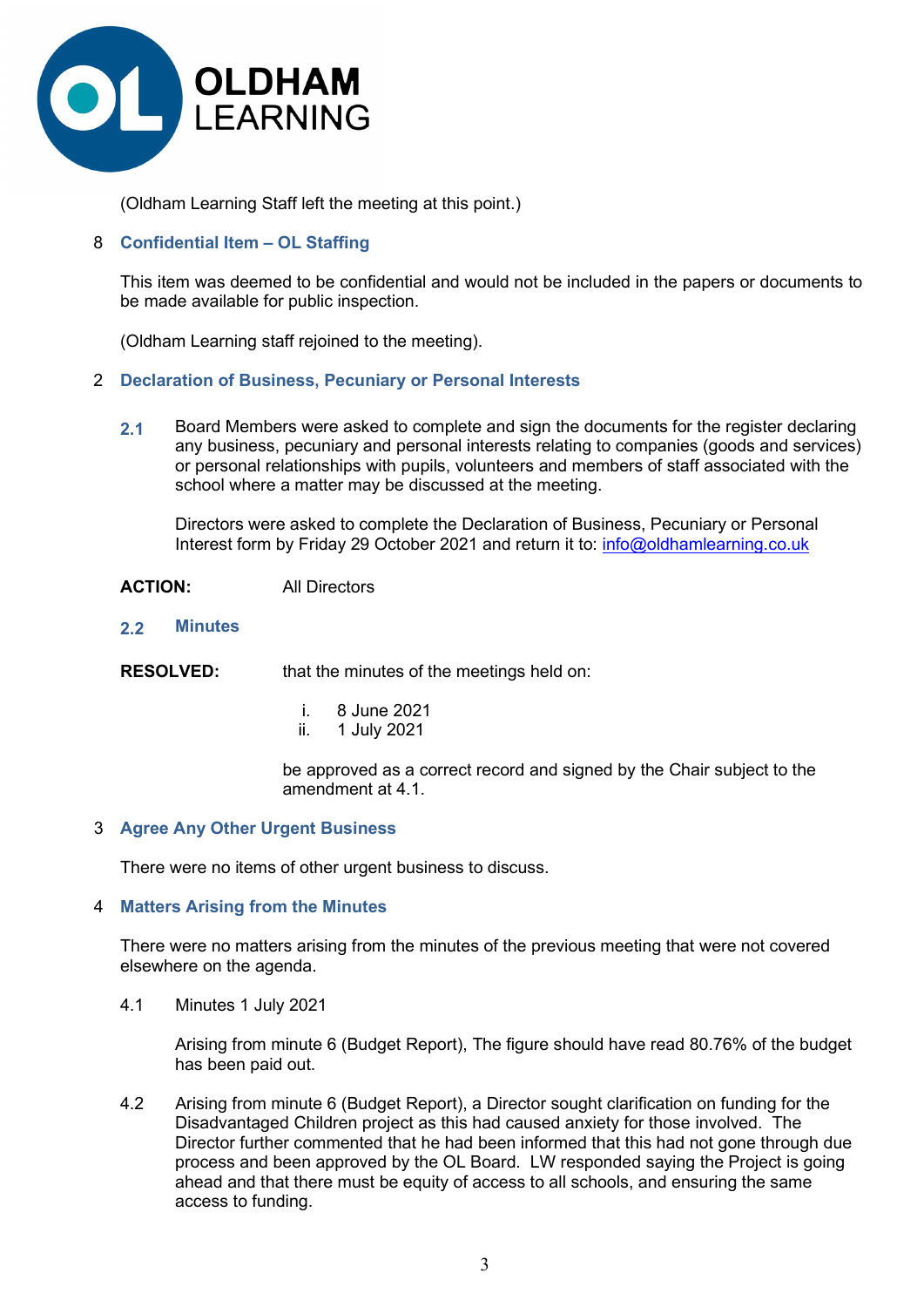

 4.3 Arising from minute 6 (Budget Report), a Director asked that as Scheme of Delegation be created so that the responsibilities of the CEO are outlined.

# 7 School Improvement Journey - Primary

The Chair asked Mrs Helen Hampson to take Directors through the School Improvement journey.

Mrs Hampson shared her screen with Directors and explained the background and process for designing the model and that the School Improvement Partners (SIP) had met for a Keep In Touch meeting on 6 October 2021 at the Oldham Event Centre. Those participating on behalf of the local authority were Tony Shepherd, Head of Schools and Richard Lynch, Director of Education, Skills and Early Years as well as Sally Robson on behalf of the Oldham Opportunity Area.

Mrs Hampson commented that OL will not be asking for predictions for this year as there needs to be a clear rational what is wanted, why is it wanted and who will it be shared with?

Mrs Hampson further explained that the OL offer to schools this year needs to be a compelling offer and that it offers value for money as well as increases efficiency.

Mrs Hampson mentioned that every local authority-maintained school will have a School Improvement Partner (SIP) visit by the end of the Autumn term 2021. Academies are being approached, but it is unclear about how they wish to proceed.

A Director asked if the district model SIP will look at the audit and identify where further support is needed.

A Director mentioned that there are no subject networks for humanities or creative arts currently available.

The Chair expressed his and the boards thanks to Mrs Hampson for the presentation.

RESOLVED: that the information be received and noted.

#### 9 Any Other Business

There was no other urgent business to discuss.

#### 10 Date and Time of Next Meetings

10.1 Directors agreed to discuss the up-and-coming meeting structure, as when originally set up it was on the working days of Patsy Kane as LW works Tuesday – Thursday.

Directors agreed to discuss this via email.

| <b>RESOLVED:</b> | that the next meetings of the governing body should be held on: |  |
|------------------|-----------------------------------------------------------------|--|
|                  | Monday 22 November 2021 at $9.30$ am $-12.30$ pm                |  |

Monday 13 December 2021 2.00pm – 3.00pm

ACTION: CEO/All Directors

# 9 Confidentiality